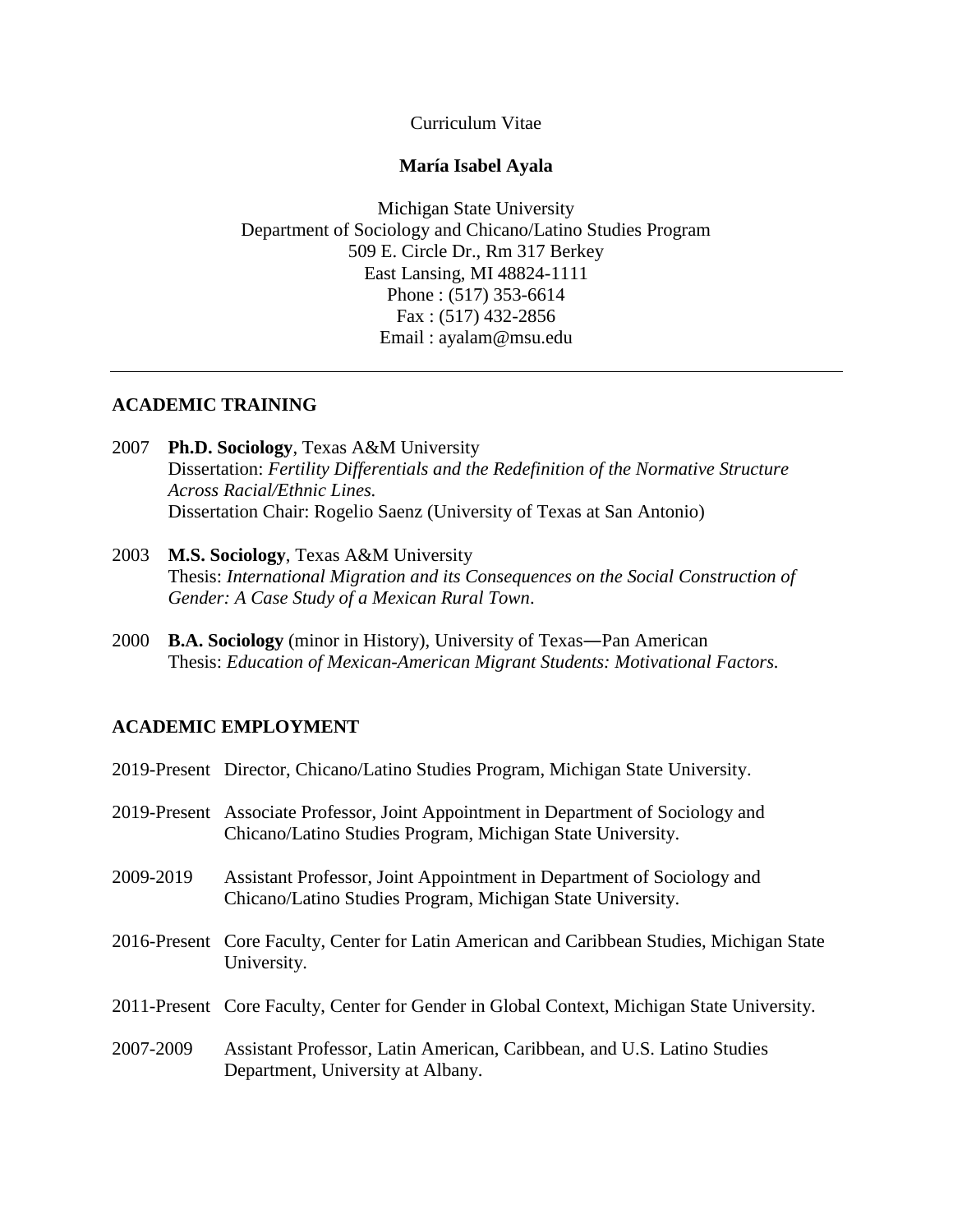| 2008-2009 | Affiliate CSDA Researcher, Center for Social and Demographic Analysis,<br>University at Albany.                     |
|-----------|---------------------------------------------------------------------------------------------------------------------|
| 2008-2009 | Affiliate Professor, Women Studies Department, University at Albany.                                                |
| 2004-2007 | Lecturer, Department of Sociology, Texas A&M University.                                                            |
| 2006-2007 | Global Leadership Institute Facilitator, Texas A&M University.                                                      |
| 2005      | Graduate Assistant, Research Experience for Undergraduate Students Program,<br>Texas A&M University.                |
| 2000-2003 | Graduate Assistant—Research, Department of Sociology, Texas A&M<br>University.                                      |
| 2002      | Graduate Assistant—Teaching, Department of Sociology, Texas A&M<br>University.                                      |
| 2002      | Co-Lecturer, Department of Sociology, University of Texas—Pan American.                                             |
| 2000      | Undergraduate Assistant—Research, Borderlife Project, Department of<br>Sociology, University of Texas-Pan American. |

## **AREAS OF RESEARCH and TEACHING INTERESTS**

Latinxs' Educational Attainment Latinxs and Identity Racial and Ethnic Relations in the United States Racialized Experiences in Higher Education Social Demography Race and Ethnicity in Latin America Latinxs' International Migration and Transnationalism

### **RECORD OF PUBLICATIONS**

 $\overline{a}$ 

*Published Journal Articles and Book Chapters (Refereed)*

2019 **Ayala, María Isabel** and Christian Ramirez<sup>1</sup>. "Coloniality and Latinx College Students' Experiences *Equity and Excellence in Education.* DOI: [10.1080/10665684.2019.1635542](https://doi.org/10.1080/10665684.2019.1635542)

<sup>&</sup>lt;sup>1</sup> Current Graduate student and mentee at Michigan State University.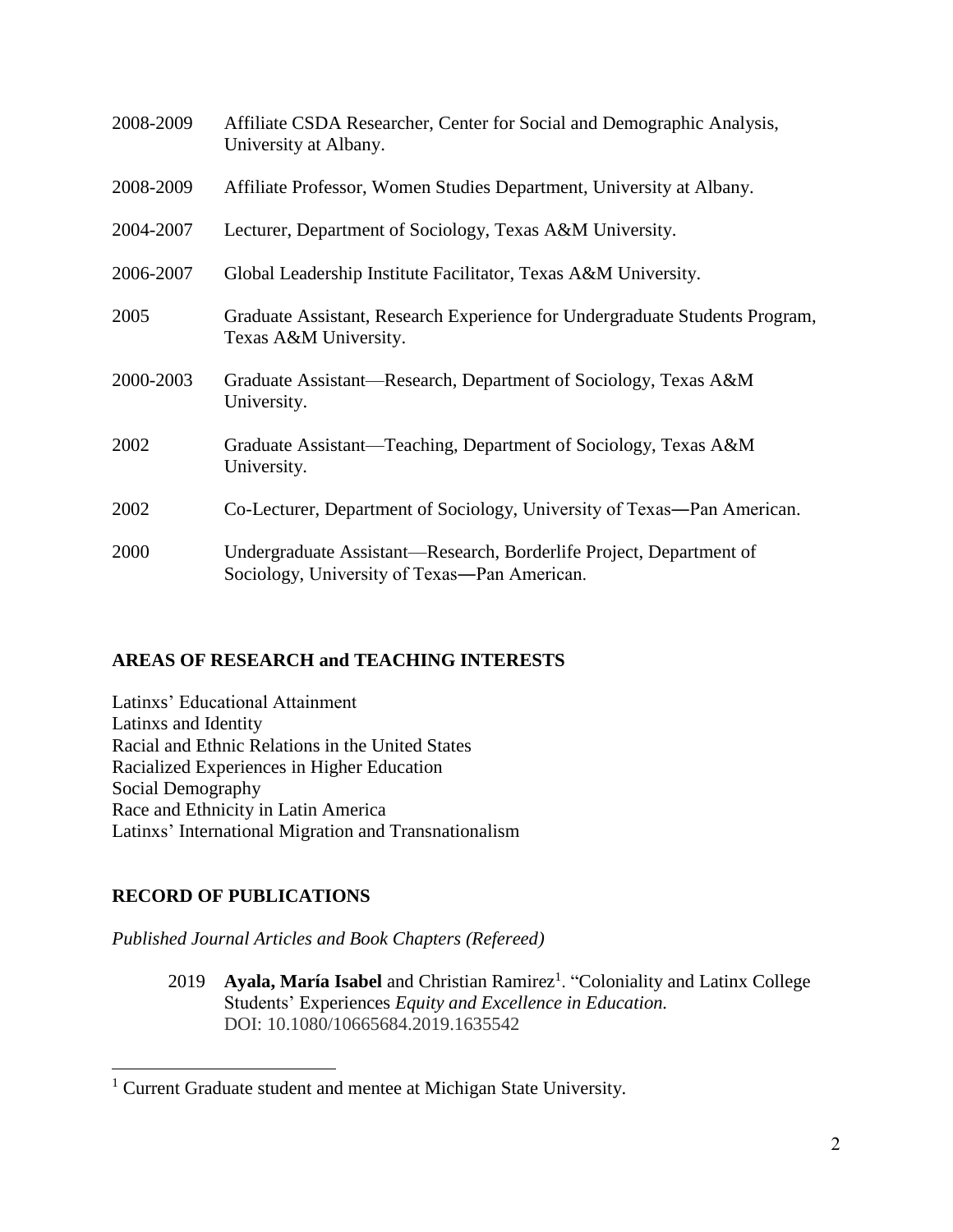- 2019 **Ayala, María Isabel.** "Bargaining Power and Cumulative Fertility: Exploring Inter-Racial Differences." *Border-Lines* XI: 110-132.
- 2018 **Ayala, María Isabel**<sup>2</sup> and Sheila Contreras. "It's Capital! Understanding Latina/o Presence in Higher Education." *Sociology of Race and Ethnicity.* DOI: 10.1177/2332649218757803
- 2018 **Ayala, María Isabel.** "The rationalization of college attainment through a colorblind lens among Latina(o) students." *Journal of Latinos and Education.* DOI: 10.1080/15348431.2018.1478296
- 2017 **Ayala, María Isabel**. "Intra-Latina Fertility Behavior." *Women, Gender, and Families of Color* 5(2): 129-152.
- 2016 **Ayala, María Isabel**<sup>1</sup> and Dana Chalupa<sup>3</sup>. "Beyond the Latino Essentialist Experience: Racial and Ethnic Self Identification and College Attainment." *Hispanic Journal of Behavioral Sciences* 38(3): 378-394.
- 2016 **Ayala, María Isabel**<sup>1</sup> and Lorena Murga. "Patriarchy and Women's Multidimensional Agency: A Case Study of a Mexican Sending Village." *Women's Studies International Forum* [59:](http://www.sciencedirect.com/science/journal/02775395/59/supp/C) 1–8.
- 2015 **Ayala, María Isabel.** "Demography of Race and Ethnicity in Mexico." Pp. 73-90 in *International Handbook of the Demography of Race and Ethnicity,* edited by Rogelio Saenz, Nestor Rodriguez and David G. Embrick. Dordrecht, NL: Springer Press.
- 2012 **Ayala, María Isabel**. "The State of Research in Latino Academic Attainment." *Sociological Forum* 27(4): 1037-1045.
- 2004 Saenz, Rogelio, Maria Cristina Morales, and **María Isabel Ayala**. "United States: Immigration to the Melting Pots of the Americas." Pp. 211-232 in *Migration: A Global View,* edited by Maura Isabel Toro-Morn and Marixsa Alicea. Westport, CT: Greenwood Press.

### *Published Book Chapter (Non-refereed)*

2006 Richardson, Chad, Ana Leos, and **María Isabel Ayala**. "Other Cultural Beliefs and Practices." Pp. 51-83 in *On the Edge of the Law Culture, Labor, and Deviance on the South Texas Border,* edited by Chad. Richardson and Rosalva Resendiz. Austin: University of Texas Press.

 $\overline{a}$ 

<sup>2</sup> First Author

<sup>&</sup>lt;sup>3</sup> Former Graduate Student and Mentee at Michigan State University.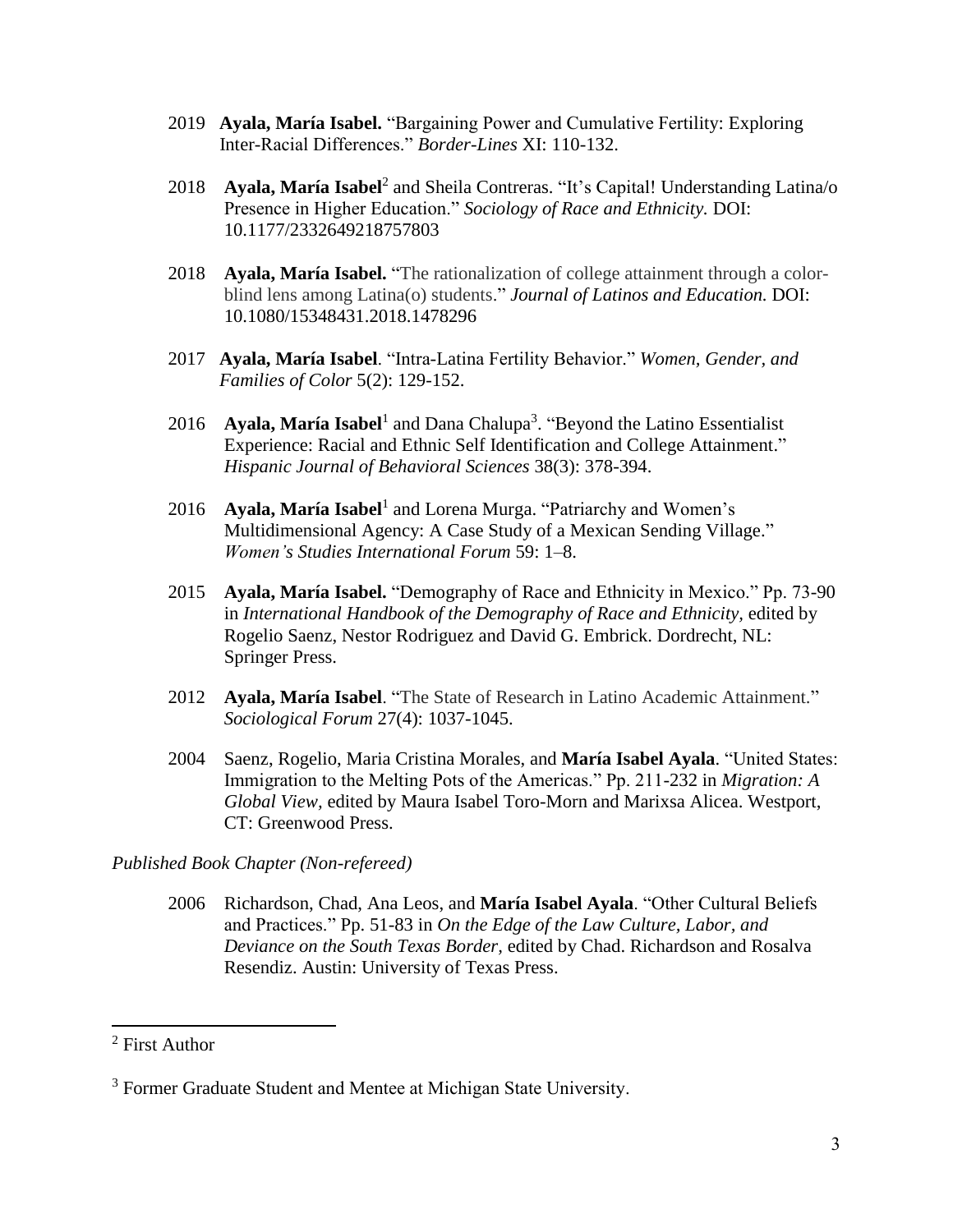#### *Book Review (Invited)*

2012 **Ayala, María Isabel**. "Violence Against Latina Immigrants: Citizenship, Inequality, and Community and Violence and Activism at the Border: Gender, Fear, and Everyday Life in Ciudad Juarez." *Gender and Society* 26: 343-346.

### *Published References*

- 2007 **Ayala, María Isabel**. "Distributions, Frequency." In *International Encyclopedia of the Social Sciences,* edited by W.A. Darity. 2nd ed. New York: Macmillan.
- 2007 Saenz, Rogelio and **María Isabel Ayala**. "Migration." In *International Encyclopedia of the Social Sciences, edited by W.A. Darity.* 2<sup>nd</sup> ed. New York: Macmillan.
- 2005 Saenz, Rogelio, Janie Filoteo, and **María Isabel Ayala**. "Demographics." Pp. 68- 73 in *Encyclopedia Latina*, edited by I. Stavans. New York: Grolier Publishers.

### *Under Review*

Ayala, María Isabel<sup>1</sup> and Dana Chalupa<sup>2</sup>. "Racial Microaggressions and Coping Mechanisms Among Latina/o College Students." *Sociological Forum.* (Invited to Resubmit).

Ayala, María Isabel<sup>1</sup> and Magaly Ordoñez<sup>4</sup>. "Framing of Latinx Education: An Examination of Spanish Language Newspapers." *Communication and Critical/Cultural Studies*. (Invited to Resubmit).

**Ayala, María Isabel.** "Navigating Higher Education Spaces: An Examination of Latinx College Students' Experiences." *International Journal of Qualitative Studies in Education.* (Submitted for Initial Review).

### *Manuscripts in Progress*

 $\overline{a}$ 

**Ayala, Maria Isabel**. "Reconstructing the Narrative: Latinx Students'College Persistence and Attainment" (tentative title). (Book Proposal in preparation for submission*)*

 **Ayala, María Isabel** and Sheila Contreras. "Exploring Latinas/os' Racial and Ethnic Identity Empowerment" (Article length manuscript in preparation for submission).

**Ayala, María Isabel**, Stipica Mudrazija, and Sofia G. Ayala. "Does Race and Ethnicity

Program at Michigan State University.

<sup>&</sup>lt;sup>4</sup> Undergraduate student whom I supervised as part of the 2017 Summer Research Opportunity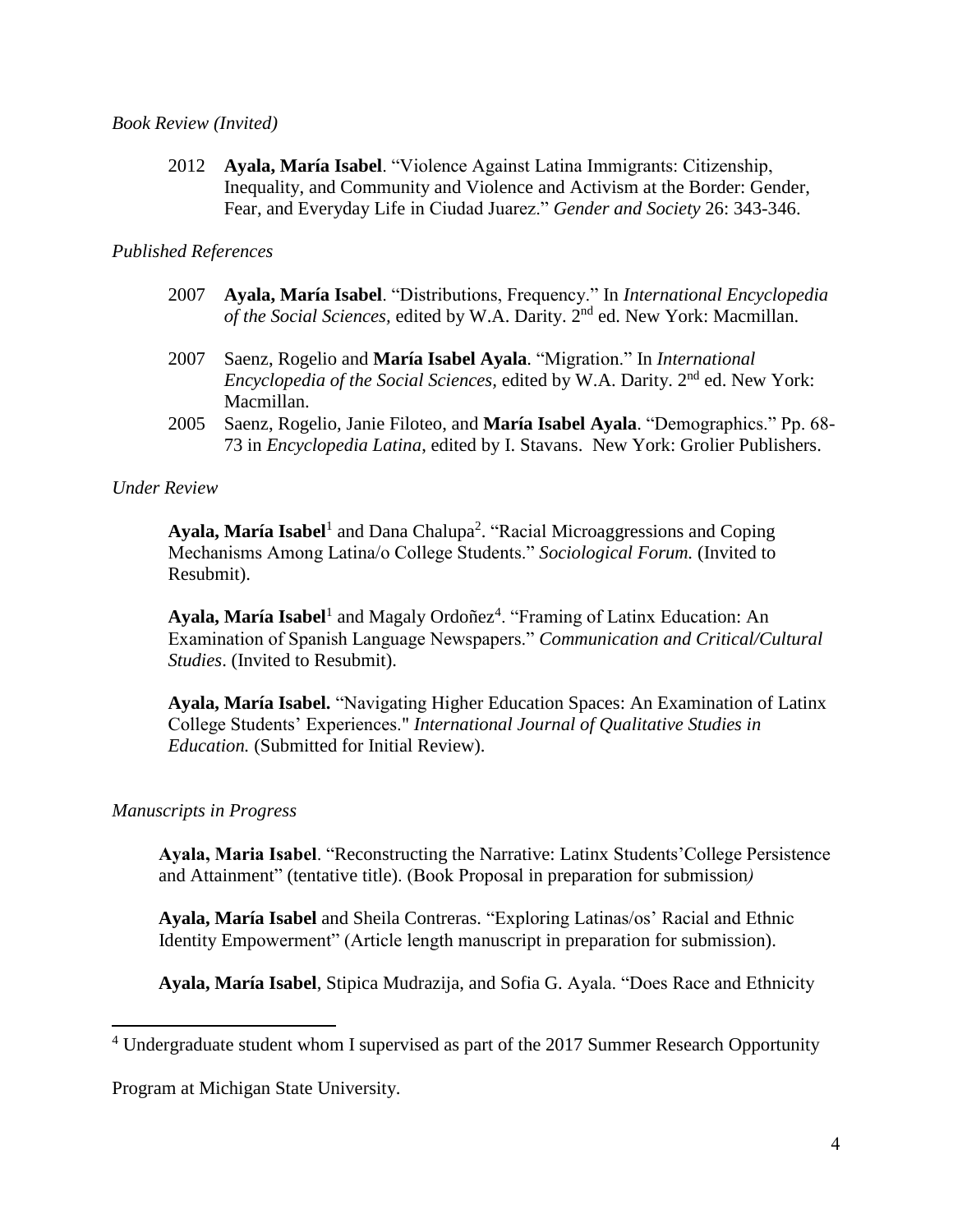Matter in How Parental Disability Affects Children's Educational and Labor-Market Outcomes?" (Article length manuscript in preparation for submission).

 Mudrazija, Stipica, Sofia G. Ayala, and **María Isabel Ayala.** "Type of Parental Disability and Young Adults' Educational and Labor-Market Outcomes." (Article length manuscript in preparation for submission).

 Ayala, Sofía G., Stipica Mudrazija, and **María Isabel Ayala.** "Parental Disability and Young Adults' Educational and Labor-Market Outcomes." (Article length manuscript in preparation for submission).

### **FELLOWSHIP, HONORS AND RECOGNITIONS**

| 2019 | Nominated. Inspirational Woman of the Year for Cultural Empowerment. Center<br>for Gender in Global Context. Michigan State University. East Lansing, MI. |
|------|-----------------------------------------------------------------------------------------------------------------------------------------------------------|
| 2017 | Nominated. Faculty Diamond Award. Delta Tau Lambda Sorority. Michigan State<br>University. East Lansing, MI.                                              |
| 2015 | Recipient of the Orgullo Latino Award. Culturas de las Razas Unidas. Michigan<br>State University.                                                        |
| 2012 | Recipient of the Integrative Studies in Social Science Teaching Award. Michigan<br>State University.                                                      |
| 2005 | Recipient of Census Workshop Fellowship. Inter-University Program for Latino<br>Research. University of Notre Dame.                                       |

# **GRANTS**

*Research Proposals Awarded*

- 2013 **María Isabel Ayala** (Principal Investigator). Creating Inclusive Excellence Grant, Office for Inclusion and Intercultural Initiatives. "Identity and Inclusivity: Assessing the Role of Racial/Ethnic Identity Empowerment on Latino Students' Academic Attainment." Michigan State University ― \$25,000 awarded.
- 2011 Aaron M. McCright, Thomas M. Dietz. Larry Hembroff, Sandra Marquart-Pyatt, **María Isabel Ayala** (Co-Investigator), Jiaguo Qi, and Derek Moy. National Science Foundation. Division of Social and Economic Sciences. Decision, "Risk, and Management Sciences Program. "National Environmental and Climate Change Survey." ― \$49,870 amount funded.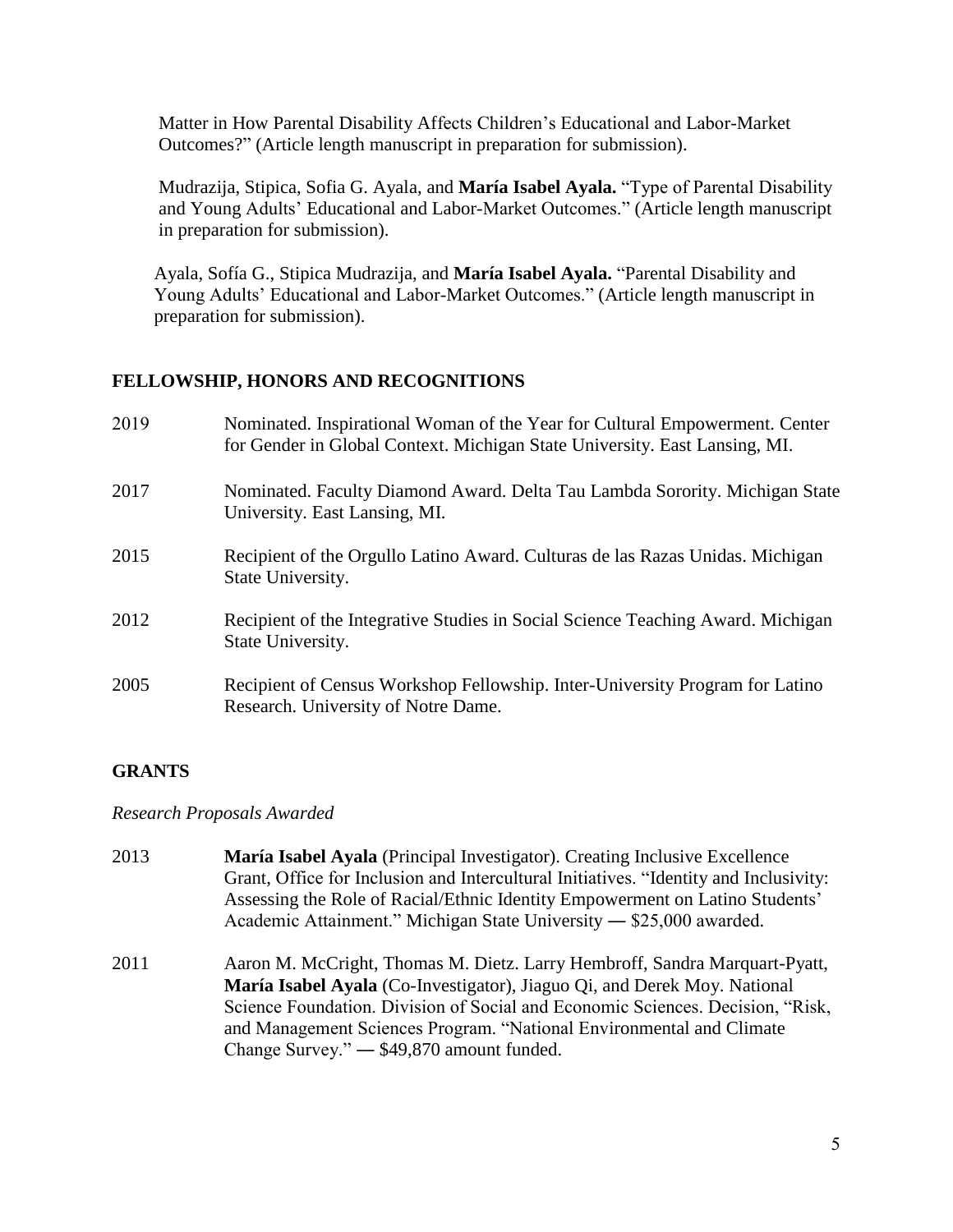2004-2007 **María Isabel Ayala** (Principal Investigator). Consejo Nacional de Ciencia y Tecnología Fellowship (CONACYT) (\$37,500), 2 1/2-Year Fellowship.

## *Research Proposals Submitted*

| 2018 | María Isabel Ayala (Co-PI) and Sheila Contreras (Co-PI). National Science<br>Foundation. Division of Social and Economic Sciences." Race, Curriculum and<br>Mental Health: A Case Study of Latino Undergraduate Student Achievement in<br>Michigan." — requested \$754,448 (Not funded).                                                                                      |
|------|-------------------------------------------------------------------------------------------------------------------------------------------------------------------------------------------------------------------------------------------------------------------------------------------------------------------------------------------------------------------------------|
| 2018 | Clifford Broman, Hui Liu, María Isabel Ayala (Co-Investigator), Seung Hee<br>Choi. National Institute of Health. "Race and Substance Use Through Young<br>Adulthood." — requested \$329,897.00 (Not funded).                                                                                                                                                                  |
| 2017 | Brendan Mullan (Co-PI) and María Isabel Ayala (Co-Principal Investigator).<br>National Science Foundation (Sociology Program). "Leaving America Behind:<br>Neo-Inequality, Social Transformation, Race, and Emigration." — requested<br>\$510,034.00 (Not funded).                                                                                                            |
| 2017 | Clifford Broman, Choi, Seung Hee, Hui Liu, María Isabel Ayala. National<br>Institute of Health. "Polysubstance Use: Race-Ethnic Differences" — requested<br>\$329,897.00 (Not funded).                                                                                                                                                                                        |
| 2015 | Brendan Mullan (Co-PI) and María Isabel Ayala (Co-Principal Investigator).<br>National Science Foundation (Sociology Program). "Leaving America:<br>Neoliberal Globalization, Social Transformation, Race, and Emigration." -<br>requested \$463,703.00 (Not funded).                                                                                                         |
| 2012 | María Isabel Ayala (Principal Investigator) Michigan State University's HARP-<br>Development Competition. "Assessing the Role of Latino Racial/Ethnic Identity<br>Empowerment on Students' Academic Aspirations, Persistence, and Attainment."<br>$-$ requested \$41,569 (Not funded).                                                                                        |
| 2012 | María Isabel Ayala (Principal Investigator). Creating Inclusive Excellence<br>Grant, Office for Inclusion and Intercultural Initiatives. "Identity and Inclusivity:<br>Assessing the Role of Racial/Ethnic Identity Empowerment on Latino Students'<br>Academic Attainment." Michigan State University — requested \$40,285 (Not<br>funded, but resubmission was encouraged). |
| 2012 | Clifford Broman, Hui Liu, Zaje Harrell, María Isabel Ayala (Co-Investigator).<br>National Institute of Health. "Race-Ethnicity and Substance Abuse in Young<br>Adulthood." - requested \$517,618.00 (Not funded).                                                                                                                                                             |

*Travel Proposals Awarded*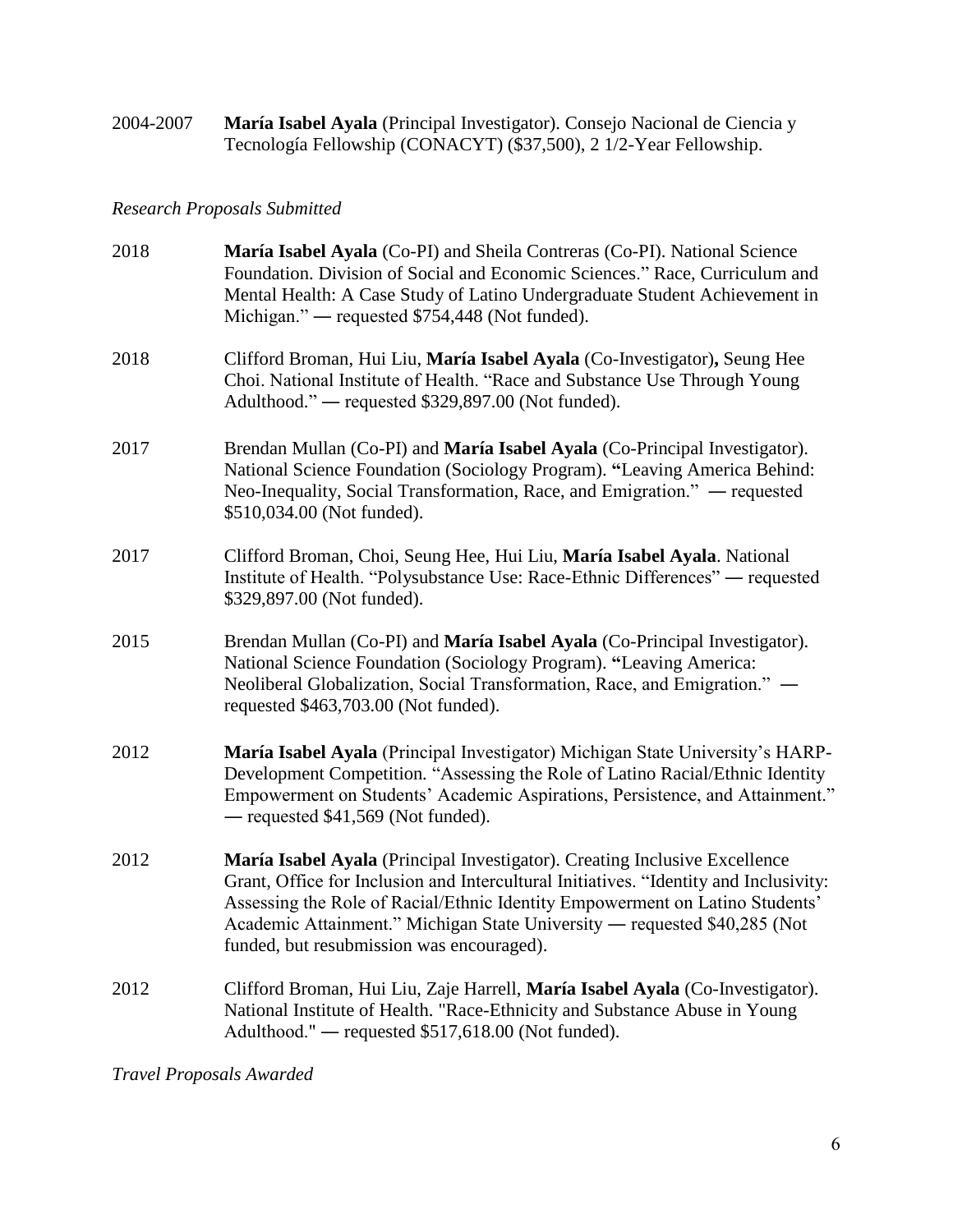| 2013      | Recipient of Faculty Travel Grant. Chicano/Latino Studies Program. Michigan<br>State University. — \$500 awarded.                                                    |
|-----------|----------------------------------------------------------------------------------------------------------------------------------------------------------------------|
| 2013      | Recipient of Domestic Travel Grant. Center for Gender in Global Context.<br>Michigan State University. $-$ \$200 awarded.                                            |
| 2013      | Recipient of Special Foreign Travel Fund Award. International Studies and<br>Programs. Michigan State University. - \$544.50 awarded.                                |
| 2006      | Recipient of Women's Studies Grant, Women's Studies Program. Texas A&M<br>University.                                                                                |
| 2005      | Graduate Student Research and Presentation Grant, Association of Former<br>Students and the Office of Graduate Studies. Texas A&M University. — \$350.00<br>awarded. |
| 2005      | Recipient of Women's Studies Grant, Women's Studies Program. Texas A&M<br>University. $-$ \$307.00 awarded.                                                          |
| 2004      | Recipient of International Education Study Grant, International Student Services.<br>Texas A&M University.                                                           |
| 2001-2007 | Recipient of Sociology Department Travel Award. Texas A&M University.                                                                                                |

### **PRESENTATIONS, TALKS, AND WORKSHOPS**

*National and International Conference Meetings*

- 2018 "Framing of Latinx Education: An Examination of Spanish Language Newspapers." **María Isabel Ayala** and Magaly Ordoñez. American Sociological Association. Philadelphia, PA.
- 2018 "Parental Disability and Young Adults' Educational and Labor-Market Outcomes." Sofía G. Ayala, Stipica Mudrazija, and **María Isabel Ayala**. Population Association of America. Denver, CO.
- 2017 "From Deficit to Capital: Re-envisioning Latino Students' Presence in Higher Education Spaces." **María Isabel Ayala** and Sheila Contreras. American Sociological Association. Montreal, Canada.
- 2017 "Exploring the Internalization and Resistance of Coloniality Frames Among Latina(o) College Students." **María Isabel Ayala** and Christian Ramirez. American Sociological Association. Montreal, Canada.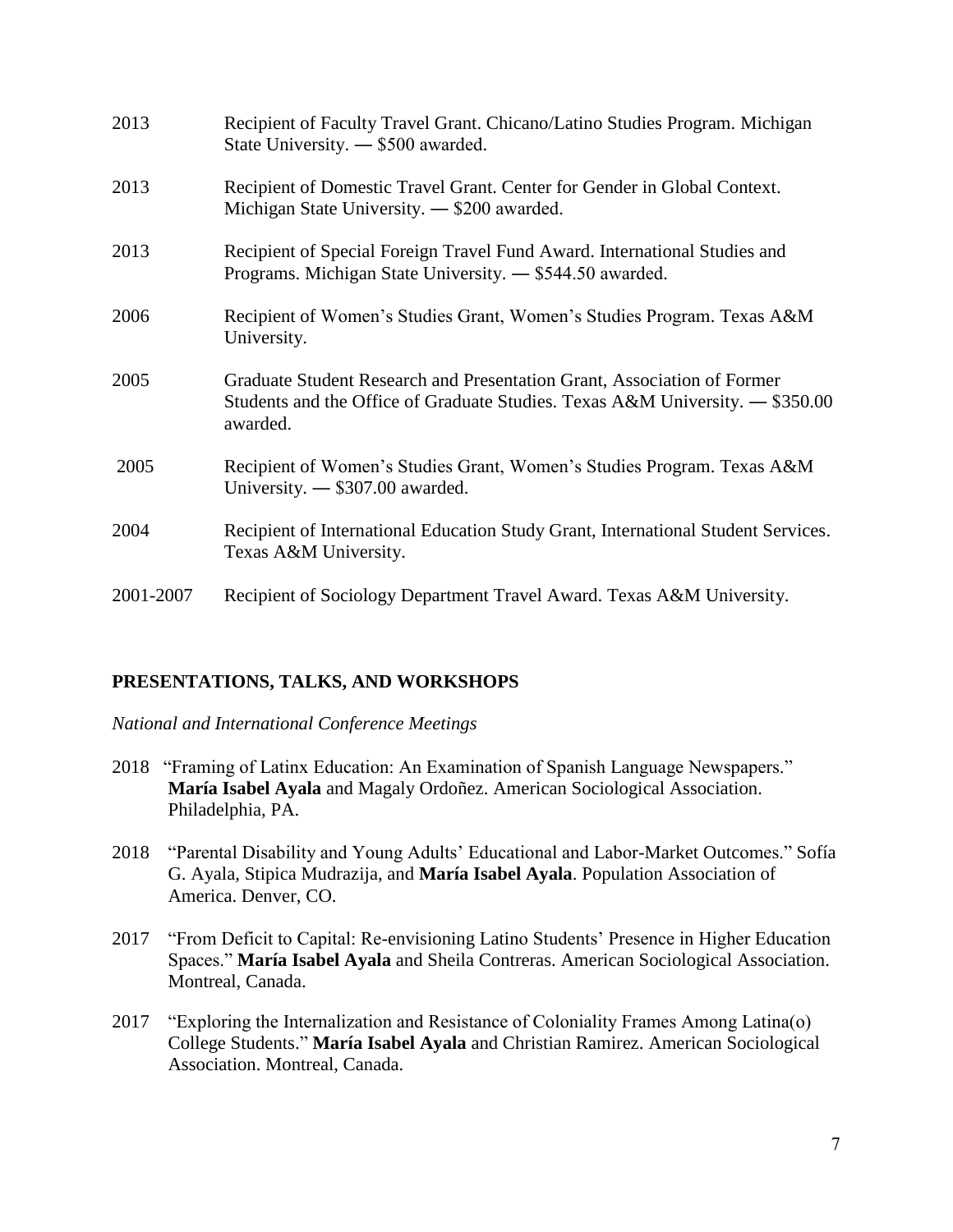- 2016 "Microaggressions and Coping Mechanisms among Latina/o College Students." **María Isabel Ayala** and Dana Chalupa. The South-North Exchange on Theory, Culture and Law. Latina and Latino Critical Legal Theory Annual Conference. Santo Domingo, DR.
- 2016 "Navigating the Higher Education Space: An Examination of Latino College Students." **María Isabel Ayala**. American Educational Research Association. World Education Research Association 2016 Focal Meeting Washington, DC.
- 2013 "Racialization and Intra Group Latina Fertility Differentials" **María Isabel Ayala.** American Sociological Association. New York, NY.
- 2013 "Assessing the Role of Bargaining Power in Explaining White, Black and Intra-Latino Fertility Differentials." **María Isabel Ayala.** Hawaii International Conference on Social Science. Honolulu, Hawaii.
- 2013 "Assessing the Role of Latino Racial/Ethnic Identity on Students' Higher Education Completion." **María Isabel Ayala**. Annual International Conference on Sociology, Athens Institute for Education and Research. Athens, Greece.
- 2008 "Cumulative Fertility Differentials across Racial/Ethnic Lines" **María Isabel Ayala.** American Sociological Association. Boston, MA.
- 2006 "Nativity and Fertility in the United States: The Mexican-Origin Case." **María Isabel Ayala.** American Sociological Association. Montreal, Canada.
- 2005 "Nativity Status and Its Effects on Income Differentials: The Mexican Origin Case." **María Isabel Ayala.** American Sociological Association. Philadelphia, PA.
- 2004 "The Social Construction of Gender: A Case Study of a Mexican Sending Community." **María Isabel Ayala**. American Sociological Association. San Francisco, CA.
- 2002 "Immigrant Women: A Gender Role Analysis." **María Isabel Ayala.** American Sociological Association. Chicago, IL.
- 2001 "Education of Mexican-American Migrant Students: Motivational Factors." **María Isabel Ayala.** American Sociological Association. Anaheim, CA.

### *Regional Meetings*

- 2018 "Does Race and Ethnicity Matter in How Parental Disability Affects Children's Educational and Labor-Market Outcomes?" **María Isabel Ayala**, Stipica Mudrazija, and Sofia G. Ayala. Southwestern Social Science Association Annual Meeting. Orlando, FL.
- 2017 "The Persistence of Racial Stereotyping: Genesis and Maintenance." Clifford L. Broman, Shikha Bista, and **María Isabel Ayala**. North Central Sociological Association Annual Meeting. Indianapolis, IN.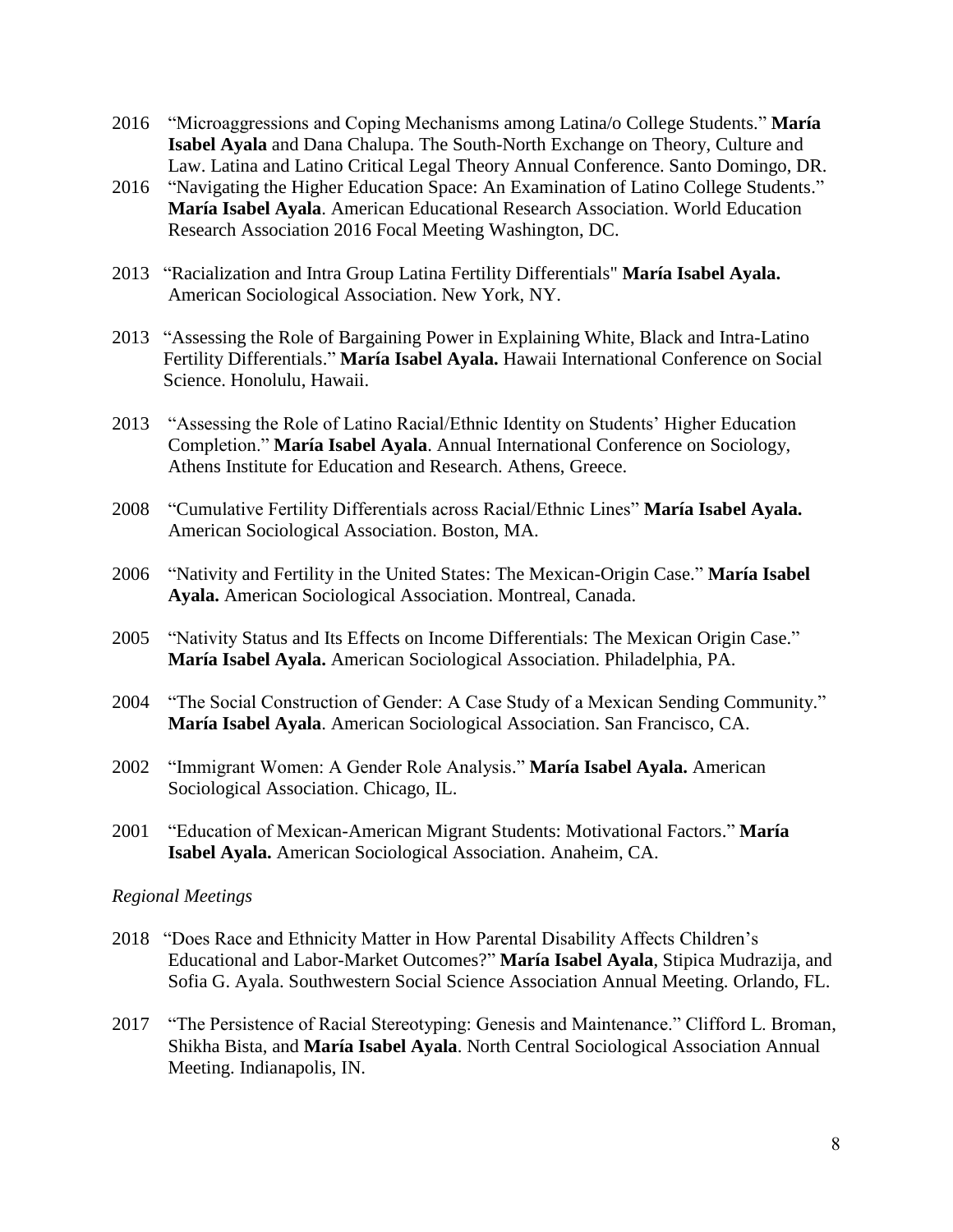- 2016 "Color-blind Racism and the Rationalization of College Attainment among Latinas(os)."  **María Isabel Ayala**. Midwest Sociological Society. Chicago, IL.
- 2010 "Fertility Disparity among Latinas." **María Isabel Ayala**. Southwestern Social Science Association. Houston, TX.
- 2008 "Wealth Flow and Fertility among Mexican Americans in the United States." **María Isabel Ayala.** Southwestern Social Science Association. Las Vegas, NV.
- 2003 "Breaking Stereotypes: An Exploratory Analysis of Women in a Mexican Rural Community." **María Isabel Ayala**. Southwestern Social Science Association. San Antonio, TX.
- 2001 "Patterns of the Internal and External Factors that Motivate Mexican-American Migrant Students to Attend College." **María Isabel Ayala**. Southwestern Social Science Association. Fort Worth, TX.
- 2000 "Generational Status and Measures of Assimilation among Mexican-origin Residents of South Texas." Chad Richardson and **María Isabel Ayala**. Southwestern Social Science Association. Galveston, TX.

#### *Invited Professional Presentations*

- 2017 "It's Capital! Understanding Latina/o Presence in Higher Education." Department of Sociology. Texas A&M University. College Station, TX.
- 2017 "Coping Mechanisms Among Latina/o College Students." Department of Sociology and Human Services. University of North Georgia. Gainesville, GA.
- 2017 "Coloniality and Latina(o) College Students' Multidimensional Agency." Department of Sociology Colloquium. Michigan State University. East Lansing, MI.
- 2017 "Racial Microaggressions and Coping Mechanisms Among Latina/o College Students." Division of Liberal Arts. Indiana University-Purdue University Columbus. Columbus, IN.
- 2016 "Race, Protest, and Social Justice." Office of Inclusion and Intercultural Initiative. Michigan State University. East Lansing, MI.
- 2016 "Understanding Racial Microaggressions and Coping Mechanisms among Latin@ College Students." Chicano/Latino Studies Speaker Series. Michigan State University. East Lansing, MI.
- 2016 "Microaggressions and Coping Mechanisms among Latina/o College Students." Texas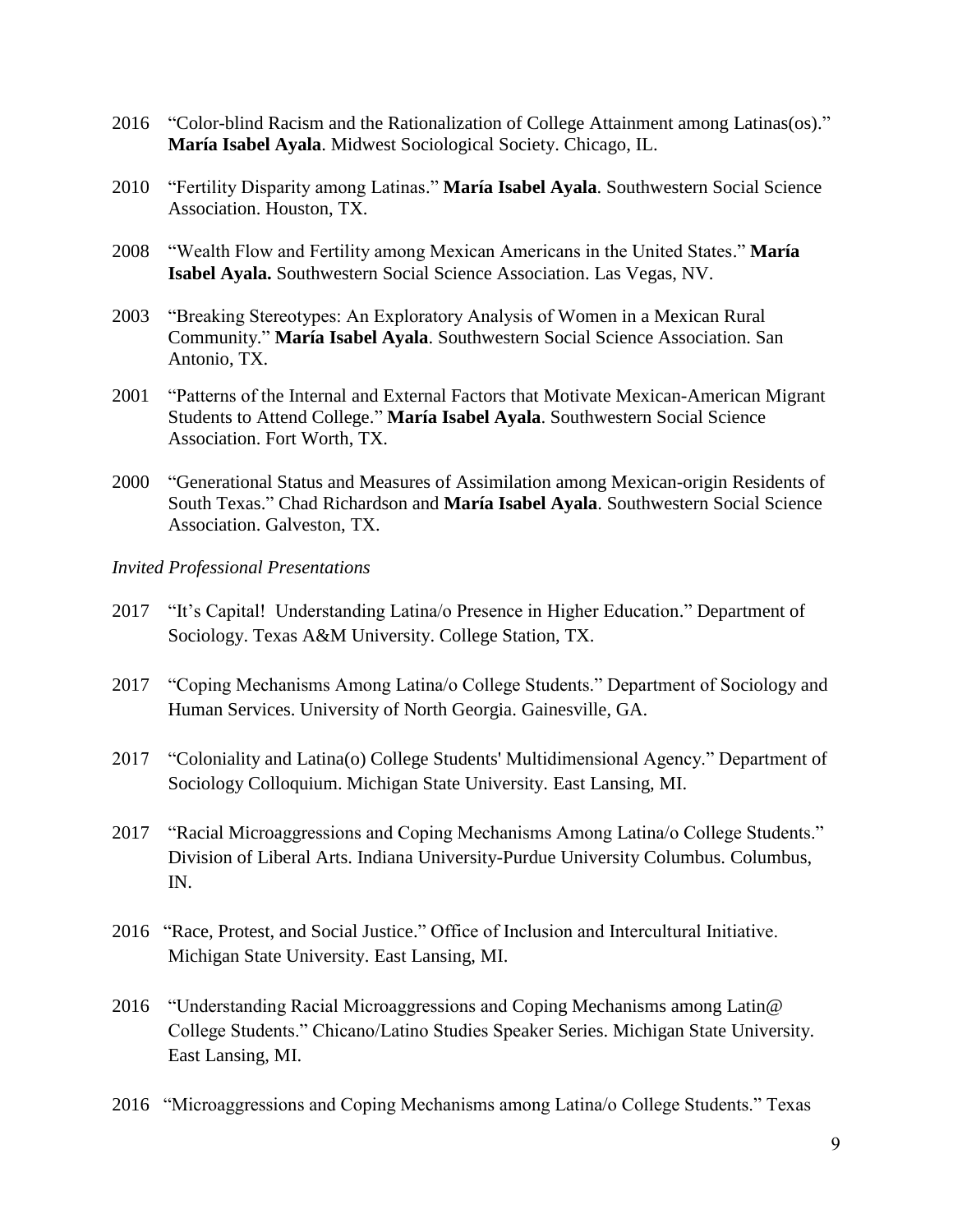A&M Kingsville. Kingsville, TX.

- 2016 "The Challenges of Developing a Racial Social Movement in a Colorblind Society." Susquehanna University. Harrisburg, PA.
- 2015 "Latino College Students' Achievement and Color-blindness." Department of Sociology. Iona College. New Rochelle, NY.
- 2015 "Color-blind Racism and the Rationalization of College Attainment among Latinas(os)." Center for Family & Demographic Research. Bowling Green State University. Bowling Green, OH.
- 2013 "Racialization, Latinos Educational Attainment and Fertility." Invited Guest Lecturer October 9<sup>th</sup>. SOC 801 Global Transformations. Department of Sociology. Michigan State University. East Lansing, MI.
- 2012 "Deconstructing Latino Fertility in the United States," Chicano/Latino Studies Program, Michigan State University. East Lansing, MI.
- 2008 "Mexican American Fertility: A Racial Stratification Exploration" (March), Latin American, Caribbean and U.S. Latino Studies Department, Faculty/Student Seminar. Albany, NY.

#### *Teacher-Scholar Invited Presentations*

- 2019 Panel Faculty Member. "Womxn of Color in Academia." MSU Womxn of Color Initiatives (WOCI). Michigan State University. East Lansing, MI.
- 2019 Panel Faculty Member. "Graduate Student Orientation" August 22nd. Department of Sociology, Michigan State University. East Lansing, MI.
- 2018 Panel Faculty Member. Norma Williams Mentoring Workshop. Presenter. Latino/a Sociology Section. American Sociological Association. Philadelphia, PA.
- 2018 Panel Faculty Member. "Teaching for Student Success." Student Success Summit. Michigan State University. East Lansing, MI.
- 2017 Panel Faculty Member. "Dealing with Climate Issues within the Department and the Classroom." Alliances for Graduate Education and the Professoriate (AGEP). Michigan State University. East Lansing, MI.
- 2017 Keynote Speaker. Salute to Latinas: Fuerza de la Mujer Gala. Delta Tau Lambda Sorority. Michigan State University. East Lansing, MI.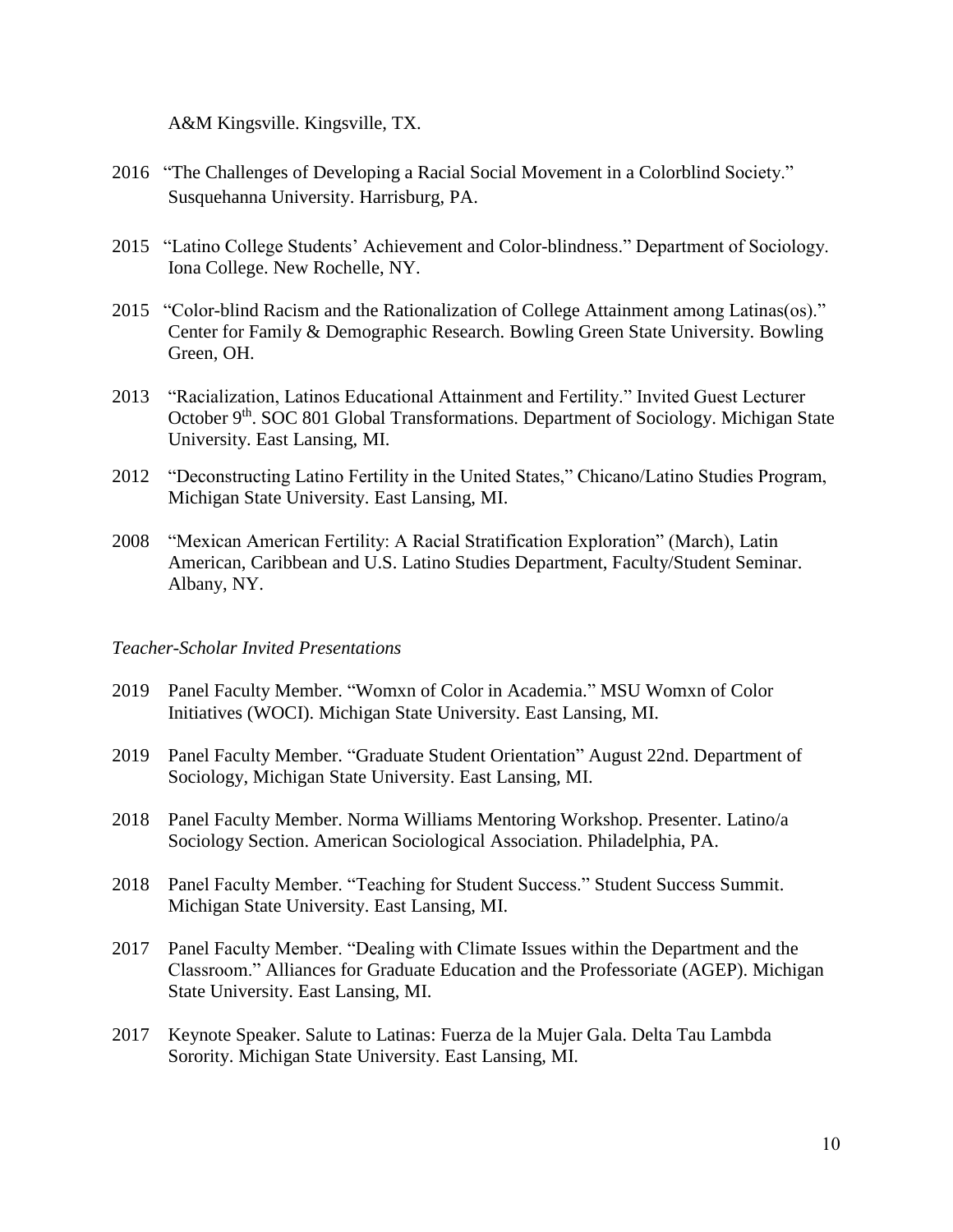- 2017 Keynote Speaker. Pursuing Academics, Leaderships, and Maximizing Awareness Gala. Lambda Theta Alpha Latin Sorority. Michigan State University. East Lansing, MI.
- 2017 Invited Faculty Presenter. "Shaping Our Future: ¡Independientes y Seguras, Mujer!" Dia de la Mujer Conference. Michigan State University. East Lansing, MI.
- 2017 Invited Faculty Presenter. Dia de La Familia. Michigan State University. East Lansing, MI.
- 2017 Invited Faculty Presenter. "How to Select a Guidance Committee." LAUNCH Professional Development Series. Department of Sociology. Michigan State University. East Lansing, MI.
- 2013 Presenter. College Assistant Migrant Program Orientation. August 23<sup>rd</sup>. Michigan State University. East Lansing, MI.
- 2013 Panel Faculty Member. "Graduate Student Summer Teaching Workshop" March 30<sup>th</sup>. Department of Sociology, Michigan State University. East Lansing, MI.
- 2012 Panel Member at the "Women of Color in the Academy: A Conversation about How to Survive and Succeed." African American and African Studies and Chicano/Latino Studies at Michigan State University. East Lansing, MI.
- 2012 Guest Lecturer "Intersectionality, Latinos and Identity" SSC 290 Chicano/Latino Studies. Michigan State University. East Lansing, MI.
- 2012 Presenter "Active Learning in Large Classes and Small." September 14. Center for Integrative Studies in Social Science, Michigan State University. East Lansing, MI.
- 2012 Panel Member. "Professors' Expectations for Academic Success." August 24. Migrant Students Services, Michigan State University. East Lansing, MI.
- 2012 Panel Member. "Teaching, Advising and Mentoring." August 22. Department of Sociology, Michigan State University. East Lansing, MI.
- 2011 Presenter. Welcome Address. Admitted Chicano/Latino Student Reception. Michigan State University. East Lansing, MI.
- 2011 Introduction. "From the Fields to the Academy: A Migrant Symposium." April 15-17. Chicano/Latino Studies Program, Michigan State University. East Lansing, MI.
- 2010 Panel Member. "Students Speak: Chicano and Latino Students at MSU." February 18. Lilly Seminar Series, Michigan State University. East Lansing, MI.
- 2008 Panel Faculty Member. Norma Williams Graduate Mentoring Workshop—Latina/o Section, American Sociological Association. Boston, MA.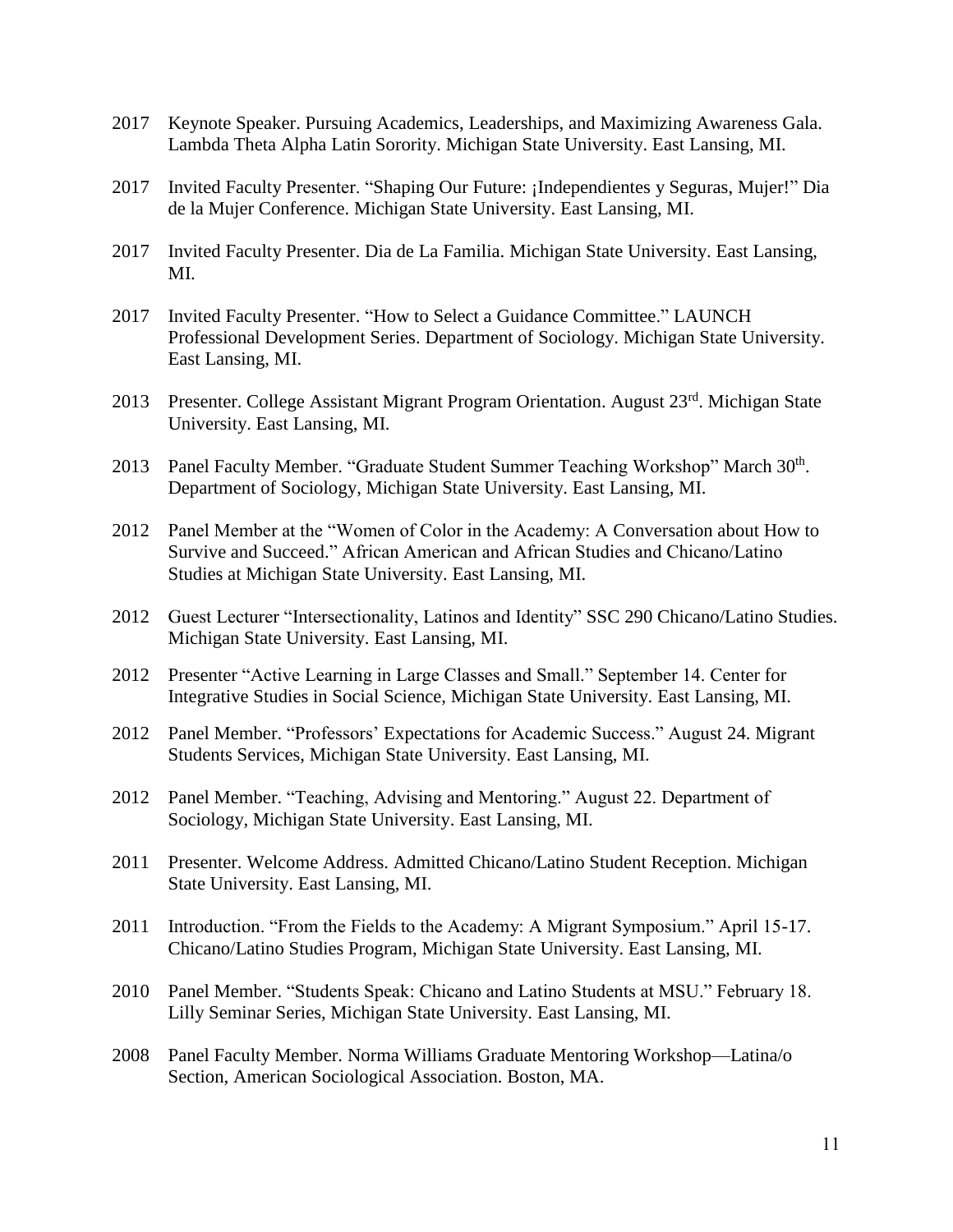# **PROFESSIONAL SERVICE**

# *Service to the Discipline*

| 2016-2019 | Section on Racial and Ethnic Minorities. Council. Elected member. American<br>Sociological Association.                                                                  |
|-----------|--------------------------------------------------------------------------------------------------------------------------------------------------------------------------|
| 2016-2019 | Section on Latino/a Sociology. Council. Elected member. American Sociological<br>Association.                                                                            |
| 2019      | Awards Committee. Committee Chair. Section on Latino/a Sociology.<br>American Sociological Association.                                                                  |
| 2019      | Co-organizer of Section on Latino/a Sociology Roundtables. Section on Latino/a<br>Sociology. American Sociological Association.                                          |
| 2018      | Founders' Award for Scholarship and Service. Committee Member. Section on<br>Racial and Ethnic Minorities. American Sociological Association.                            |
| 2017      | Ad hoc Reviewer. Race, Power, and Society. Oxford University Press.                                                                                                      |
| 2017      | Ad hoc Reviewer. Sociology: Evidence and Insights. By Tim Curry, Robert Jiobu<br>Cynthia Fabrizio Pelak. Pearson Canada Inc.                                             |
| 2017      | Blackwell Graduate Student Paper Award. Chair. Section on Racial and Ethnic<br>Minorities. American Sociological Association.                                            |
| 2016      | Ad hoc Reviewer. Race and Society. By Matthew W. Hughey. Oxford University<br>Press, USA.                                                                                |
| 2016      | Ad hoc Reviewer. Race and Racisms: A Critical Approach. By Tanya Golash-<br>Boza. Oxford University Press.                                                               |
| 2014-2015 | Publications Committee. Elected member. Section on Racial and Ethnic<br>Minorities. American Sociological Association.                                                   |
| 2015      | Ad hoc Reviewer. Race in America. By Matthew Desmond and Mustafa<br>Emirbayer. W. W. Norton & Company.                                                                   |
| 2015      | Ad hoc Reviewer. Race and Society. By Matthew W. Hughey. Oxford University<br>Press, USA.                                                                                |
| 2011      | Organizer of "Accessing Education: Emerging Social Conflicts and<br>Collaborations," Section on Latino/a Sociology, American Sociological<br>Association. Las Vegas, NV. |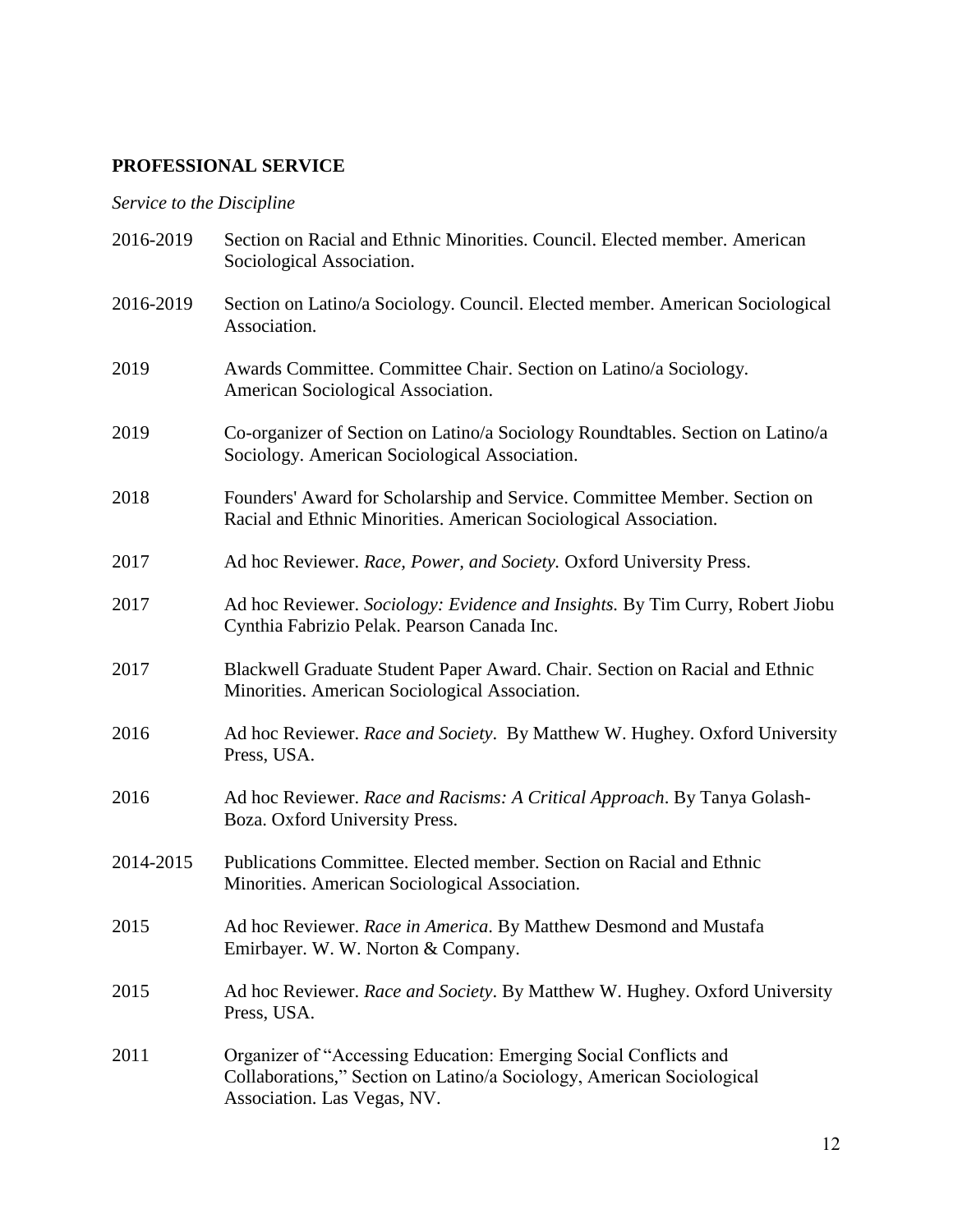2006-2007 Graduate Student Representative. Elected. Section on Latino/a Sociology. American Sociological Association.

#### *Service to the University*

- 2010-Present Committee Member. *University Academic Integrity Hearing Board*, Michigan State University.
- 2017 Conversation on Open Access Digital Monographs in the Humanities and Social Sciences. Academic Advancement Network (AAN). Michigan State University.
- 2010-2013 Faculty Advisory Committee Member. *Advancing Diversity through the Alignment of Policies and Practices* (ADAPP-Advance), Michigan State University.
- 2011 Chicano/Latino Studies Scholars Program Mentor. Michigan State University.
- 2008-2009 Chair. *Academic Programs Committee*, College of Arts and Sciences, University at Albany. Albany, NY.
- 2008-2009 Chair. *Grievance Committee*, College of Arts and Sciences, University at Albany. Albany, NY.
- 2007-2009 Committee Member. *College of Arts and Science Faculty Council*, University at Albany. Albany, NY.
- 2006-2007 Committee Member. College of Liberal Arts Vision 20/20 Advisory Committee. Texas A&M University. College Station, TX.
- 2005-2007 Diversity Recruitment and Retention Committee Graduate Student Representative. Department of Sociology, Texas A&M University. College Station, TX.
- 2003 Translator. "Race and Immigration in Race and Europe." Presentation. Texas A&M University. College Station, TX.

#### *Service to the Department*

- 2019-Present Faculty Advisory Committee Member. Department of Sociology. Michigan State University.
- 2016-2018 Faculty Advisory Committee Member. Chicano/Latino Studies. Michigan State University.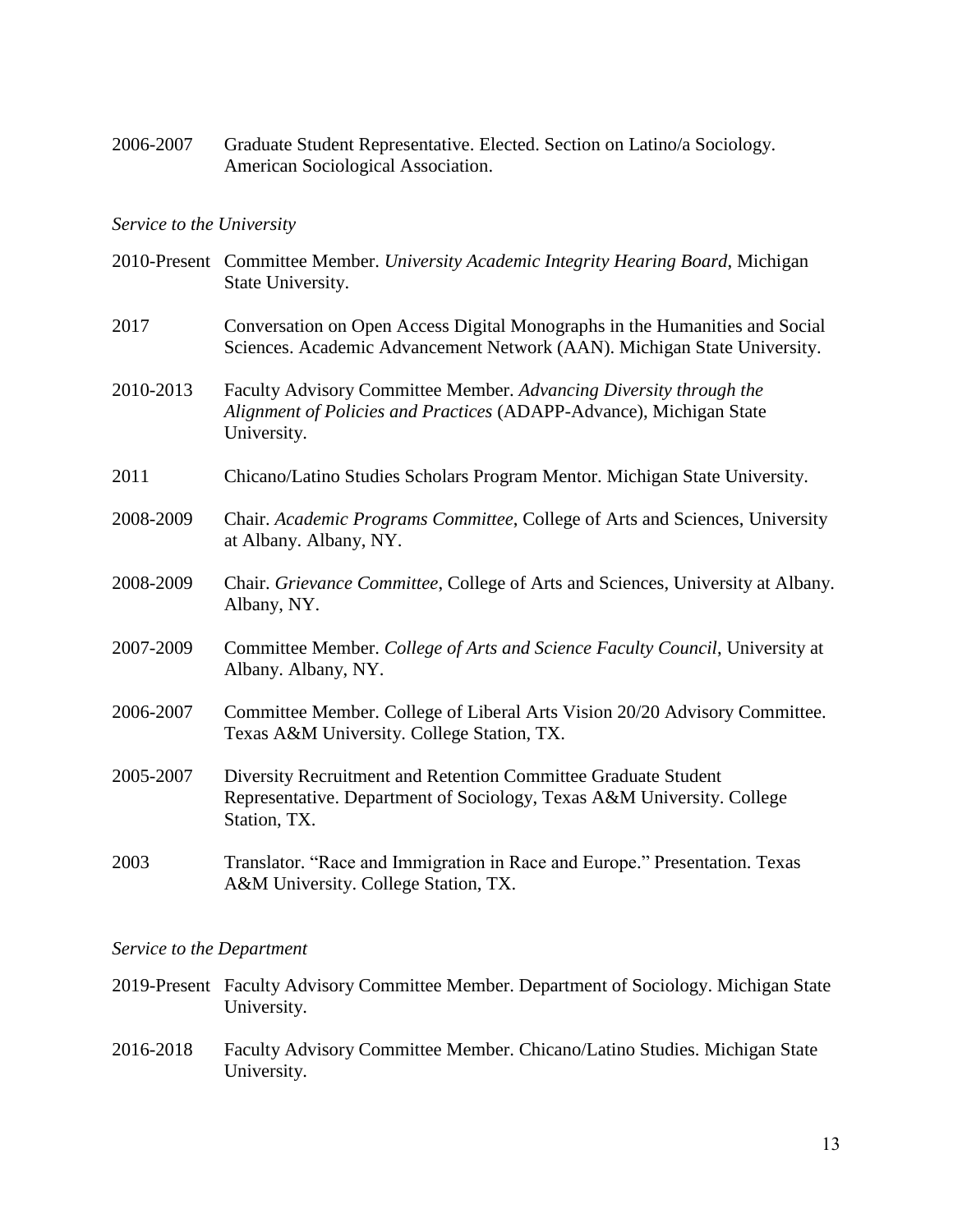| 2017      | Headed Draft of the Sociology Department's Faculty statement on Justice,<br>Equality, and Inclusion. Michigan State University. |
|-----------|---------------------------------------------------------------------------------------------------------------------------------|
| 2017      | Undergraduate Coordinator. Chicano/Latino Studies Program. Michigan State<br>University.                                        |
| 2017      | Co-Drafted CLS Faculty Statement in Support of DACA Recipients. Michigan<br>State University.                                   |
| 2010-2016 | Graduate Committee Member. Chicano/Latino Studies Program, Michigan State<br>University.                                        |
| 2014-2015 | Undergraduate Curriculum Committee Member. Department of Sociology,<br>Michigan State University.                               |
| 2010-2016 | Urban, Migration, and Race Committee Member. Department of Sociology,<br>Michigan State University.                             |
| 2010-2016 | Gender and Family Committee Member. Department of Sociology, Michigan<br>State University.                                      |
| 2014      | Organizer of Colloquium Presentation by Dr. David Embrick. Department of<br>Sociology, Michigan State University.               |
| 2013      | Annual Review Criteria and Merit Ad Hoc Committee. Department of Sociology,<br>Michigan State University.                       |
| 2012-2013 | Graduate Recruitment and Admission Evaluation Committee Member.<br>Department of Sociology, Michigan State University.          |
| 2012      | Sociology Online Classes Evaluation Committee. Department of Sociology,<br>Michigan State University.                           |
| 2011      | Undergraduate Education Committee Member. Department of Sociology,<br>Michigan State University.                                |
| 2011      | Methods Committee Member. Department of Sociology, Michigan State<br>University.                                                |
| 2010-2011 | Sociology of Population and Demography Member. Department of Sociology,<br>Michigan State University.                           |
| 2010-2011 | Honors and Awards Committee Member. Department of Sociology, Michigan<br>State University.                                      |
| 2010      | Grievance Review Board Member. Department of Sociology, Michigan State<br>University.                                           |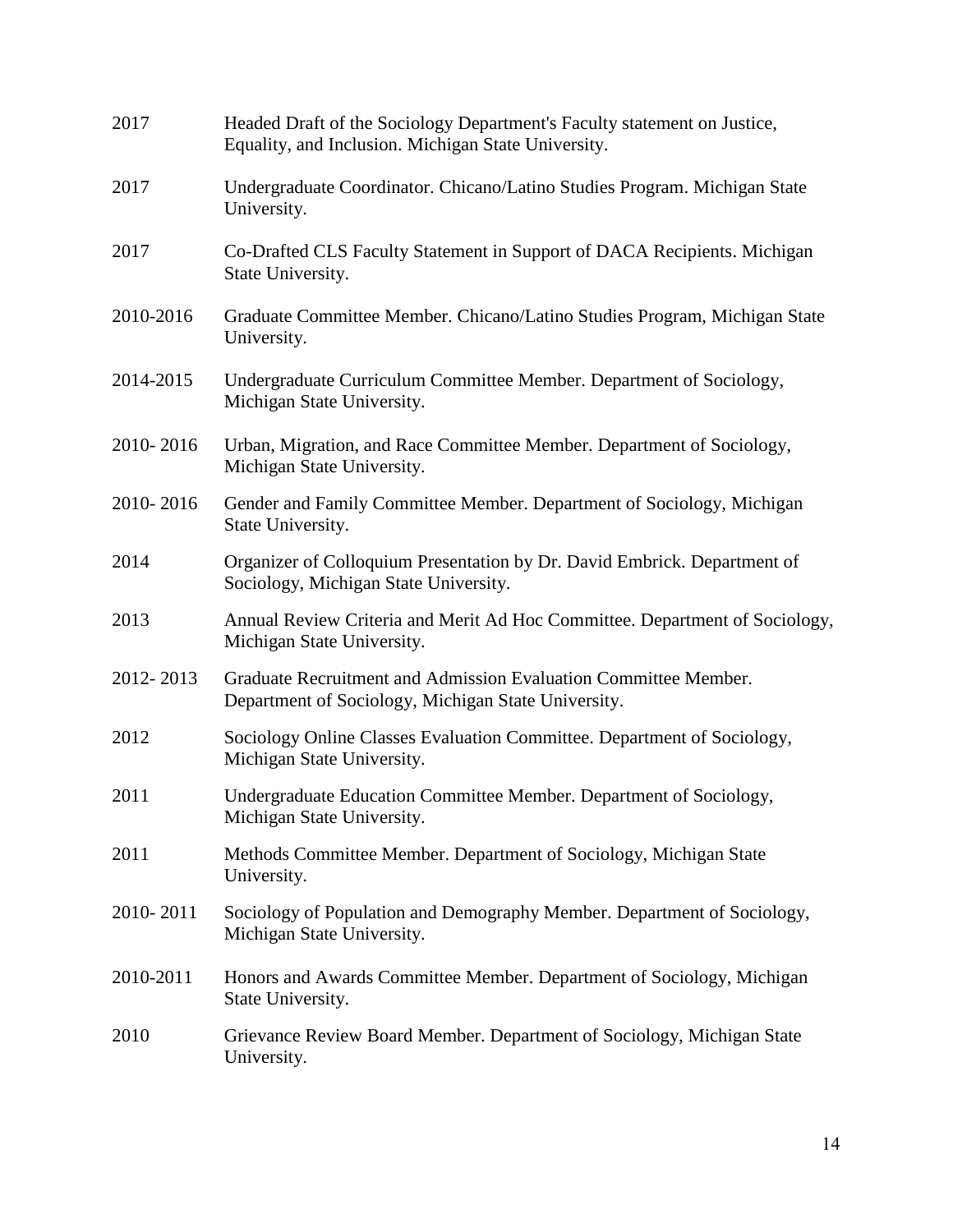| 2008-2009 | Undergraduate Advising. Latin American, Caribbean, and U.S. Latino Studies<br>Department, University at Albany. Albany, NY.        |
|-----------|------------------------------------------------------------------------------------------------------------------------------------|
| 2006-2007 | Graduate Instructor Mentoring Student Representative. Department of Sociology,<br>Texas A&M University. College Station, TX.       |
| 2004-2006 | Alternate, Faculty Meeting Graduate Student Representative. Department of<br>Sociology, Texas A&M University. College Station, TX. |
| 2000-2002 | Social Committee. Department of Sociology, Texas A&M University. College<br>Station, TX.                                           |

# **MANUSCRIPT REVIEWER**

*American Journal of Sociology Sociology of Race and Ethnicity Sociological Forum Gender and Society Journal of Family Issues Social Currents Ethnic and Racial Studies Social Problems Journal of Latinos and Education*

## **STUDENT ADVISING, CHAIRING AND OTHER STUDENT RELATED COMMITTEE WORK**

Committee Chair and co-Chair for Graduate Students, Michigan State University

- Angelica Ruvalcaba (PhD Student, Sociology and Chicano/Latino Studies Program)
- Anna Wilcoxson (PhD Student, Sociology)
- Dana Chalupa (PhD Student, Sociology, Graduated Summer 2016)
- Violeta Donawa (M.A. Student, Sociology, Graduated Fall 2014)

Committee member for Graduate Students, Michigan State University

- Christian Ramirez (PhD Student, Sociology and Chicano/Latino Studies Program)
- Stephanie Aguilar-Smith (PhD Student, Higher, Adult, and Lifelong Education and Chicano/Latino Studies)
- S. Mo (PhD Student, Sociology)
- Evangelina Palma Ramirez (PhD Student, Chicano/Latino Studies Program)
- Esther Ayers (PhD Student, Chicano/Latino Studies Program)
- Jose Martinez (PhD Student, Chicano/Latino Studies Program, Graduated Spring 2019)
- Shika Bista (PhD Student, Sociology, Graduate Fall 2018)
- Sam Mindes (PhD Student, Sociology, Graduated May 2018)
- Bette Avila (PhD Student, Sociology, Graduated Spring 2016)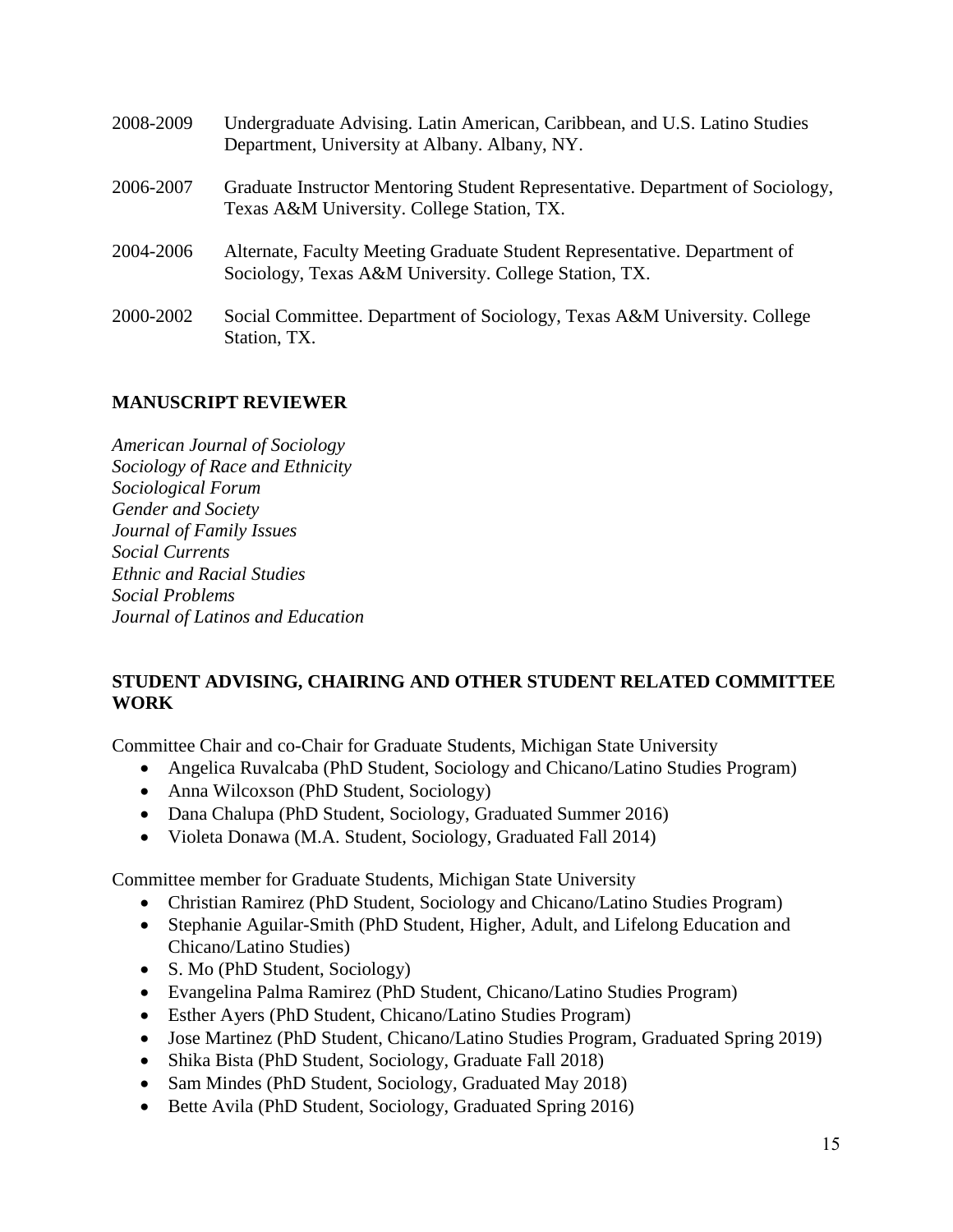- [Moushumi Roy Choudhury](https://mail.msu.edu/imp/message.php?mailbox=INBOX.MSU+Students&index=19) (PhD Student, Sociology, Graduated Spring 2016)
- Alejandro Gradilla (MA Student, Sociology, Graduated Spring 2016)
- Paula Miller (PhD Student, Sociology, Graduated Summer 2015)
- William Escalante (MA Student, Sociology, Graduated 2015)
- Sam Saldivar (PhD Student, Chicano/Latino Studies Program, Graduated Fall 2016)
- Isabel Montemayor (PhD Student, Anthropology, Graduated Spring 2014)
- Cristian Dona-Reveco (PhD Student, Sociology, Graduated Fall 2012)
- Cedric Taylor (PhD Student, Sociology, Graduated Fall 2011)
- Jesse Anguiano (PhD Student, Chicano/Latino Studies Program 2010-2013)

Undergraduate Research Mentor 2017-2018

- Jessica Gonzalez
- Marissa Weil

Summer Research Opportunity Program (SROP) Mentor 2017

 Magaly Ordoñez (Departments of Chicana/o Studies and Sociology, California State University, Dominguez Hills).

Honor College Dean's Research Scholar Program Mentor 2016-2017

- Marisa Rose Thum
- Brigid Marie Kennedy HC Dean's Research Scholar Program

Graduate Advisor, Michigan State University

- Ereisa Morales (2019-Present)
- Angelica Ruvalcaba (2017-Present)
- $\bullet$  Dana Chalupa (2009-2016)
- Cristian Ramirez (2012-2015)
- Violeta Donawa (2010-2015)
- $\bullet$  Jeffrey Oliver (2011-2014)
- Shuen Kwok  $(2011-2012)$
- $\bullet$  Shika Bista (2010-2011)
- $\bullet$  Md Abdus Sabur (2010-2011)

Committee chair for Graduate Students, University at Albany (2007-2009)

- Guadalupe Morales, Ph.D.
- Arinka Abad, M.A.
- Rosario Robles, M.A.

Committee member for Graduate Students, University at Albany (2007-2009)

- Dustin Knepp, Ph.D.
- Katherine Platt, Ph.D.
- Yaser Robles, Ph.D.
- Robyn Eagan, M.A.
- Mai-leen Colon, M.A.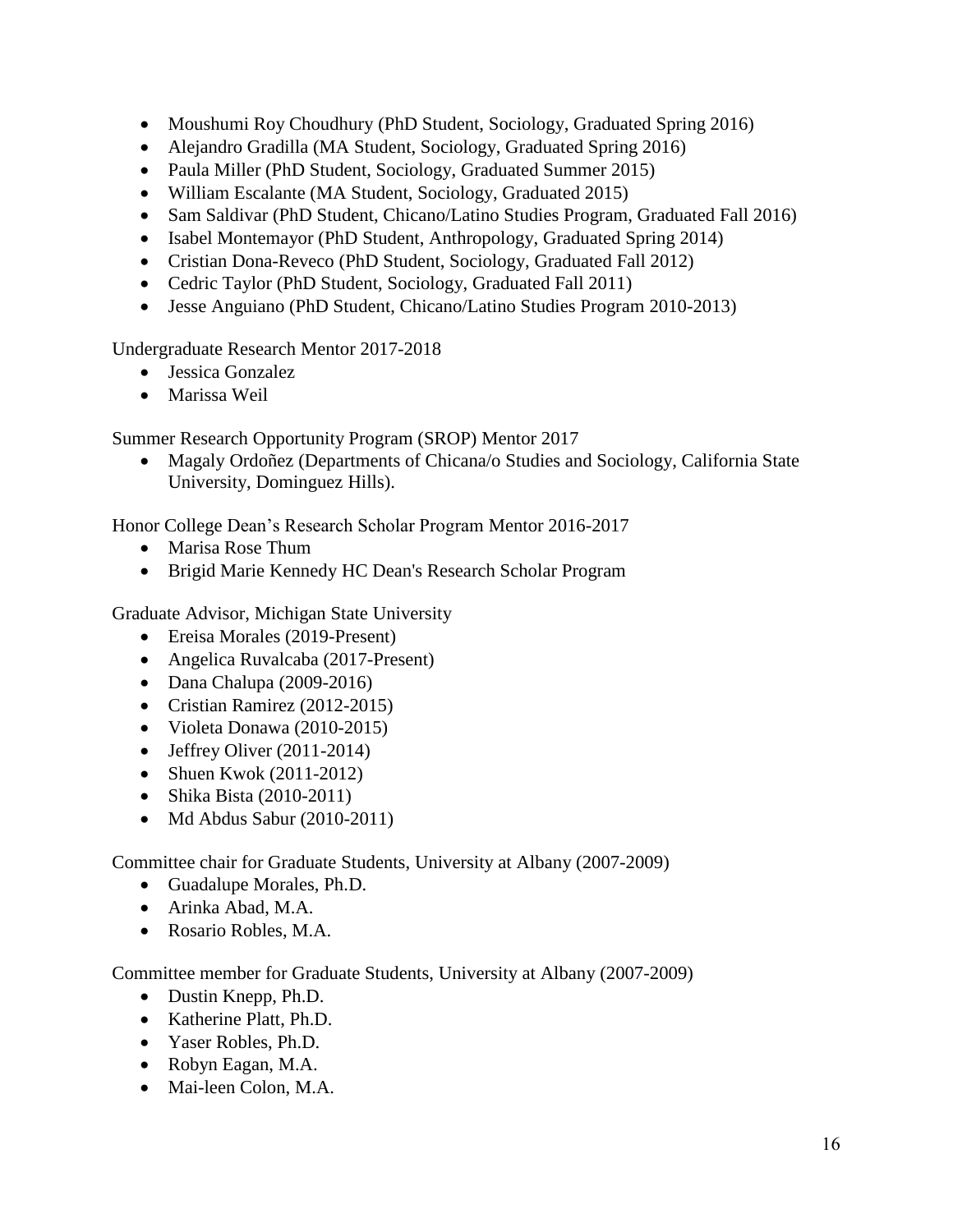# **PROFESSIONAL WORKSHOPS/SYMPOSIUMS ATTENDED**

| 2019 | Transitioning into Academic Leadership: From Putting out Fires to Effecting<br>Change. Academic Advancement Network. Michigan State University. |
|------|-------------------------------------------------------------------------------------------------------------------------------------------------|
| 2019 | MSU Budget Basics. Leadership Institute. Michigan State University.                                                                             |
| 2019 | Digital Presence Fellow. Michigan State University.                                                                                             |
| 2019 | Women's Leadership Institute. College of Social Science. Michigan State<br>University.                                                          |
| 2019 | Diversity Research Network Summer Stay Retreat. Michigan State University.                                                                      |
| 2018 | Diversity Research Network Summer Stay Retreat. Michigan State University.                                                                      |
| 2018 | NSF Broader Impacts Workshop. University Outreach and Engagement.<br>Michigan State University.                                                 |
| 2016 | Faculty Success Program. National Center for Faculty Development and<br>Diversity.                                                              |
| 2013 | Thinking Intersectionality. Michigan State University.                                                                                          |
| 2013 | How to Develop a Daily Writing Practice. National Center for Faculty<br>Development and Diversity. March 6.                                     |
| 2013 | How to Align Your Time with Your Priorities Every Week. National Center for<br>Faculty Development and Diversity. March 6.                      |
|      | 2012-Present Every Semester Needs A Plan. National Center for Faculty Development and<br>Diversity. January 15.                                 |
| 2010 | Facilitating Effective Discussions in the University Classroom. Lilly Teaching<br>Seminar. Michigan State University.                           |
| 2010 | Multidimensional Scaling. Michigan State University.                                                                                            |
| 2009 | Introduction to Endnote. Michigan State University.                                                                                             |
| 2009 | Introduction to SAS Programming. University at Albany.                                                                                          |
| 2008 | How to Get Your Proposal Funded. The Research Foundation. University at<br>Albany.                                                              |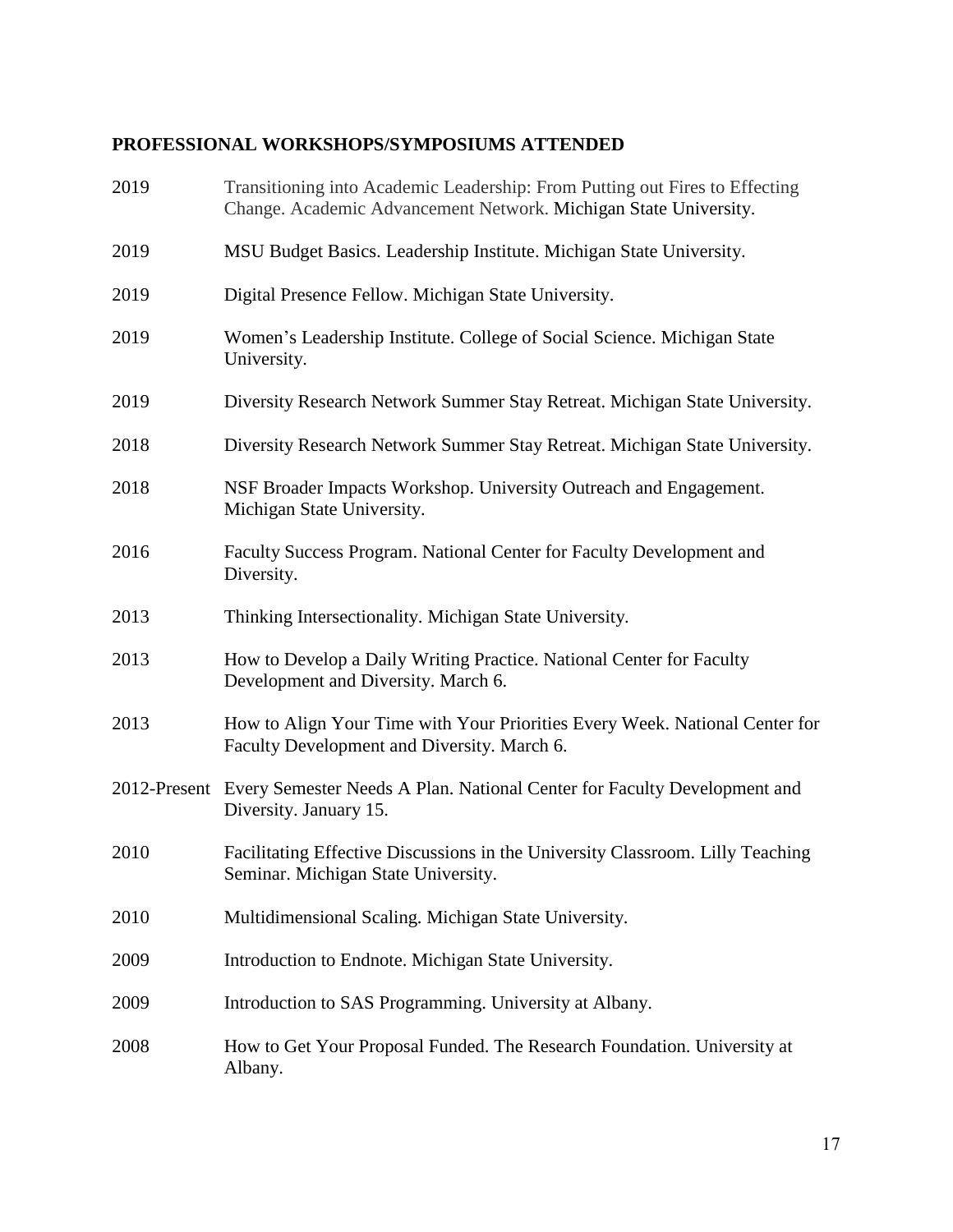| 2005      | SBE Doctoral Dissertation Research Improvement Grants Workshop. Texas<br>A&M University.     |
|-----------|----------------------------------------------------------------------------------------------|
| 2005      | SAS Short Course Workshop. Texas A&M University.                                             |
| 2005      | Grant Writing Seminar for Graduate Students and Post-Docs Workshop. Texas<br>A&M University. |
| 2001      | Gender Studies Summer Program. El Colegio de México. México.                                 |
| 2001-2002 | Preparing Future Faculty. Participant. Texas A&M University.                                 |

## **COURSES TAUGHT**

*Undergraduate Courses* Introduction to Sociology Race and Ethnicity Race and Ethnicity in Latin America International and Internal Migration Structural Inequalities and Families Latinos and Identity

Introduction to Chicano/Latino Studies International Migration & Transnationalism Social Inequality Latinos in the United States

*Graduate Courses* International Migration and Transnationalism Latinx and Education Historiography and Social Science Methods Latinos and Identity in Chicano/Latino Studies Structural Inequalities and Families Gender, Latino and Migration

**ORGANIZATIONAL AFFILIATIONS**

American Sociological Association American Educational Research Association World Education Research Association Midwest Sociological Society Southwestern Social Science Association

### **REFERENCES**

Dr. Rogelio Saenz Dean of the College of Public Policy University of Texas at San Antonio College of Public Policy 501 W. César E. Chávez Blvd. San Antonio, TX 78207